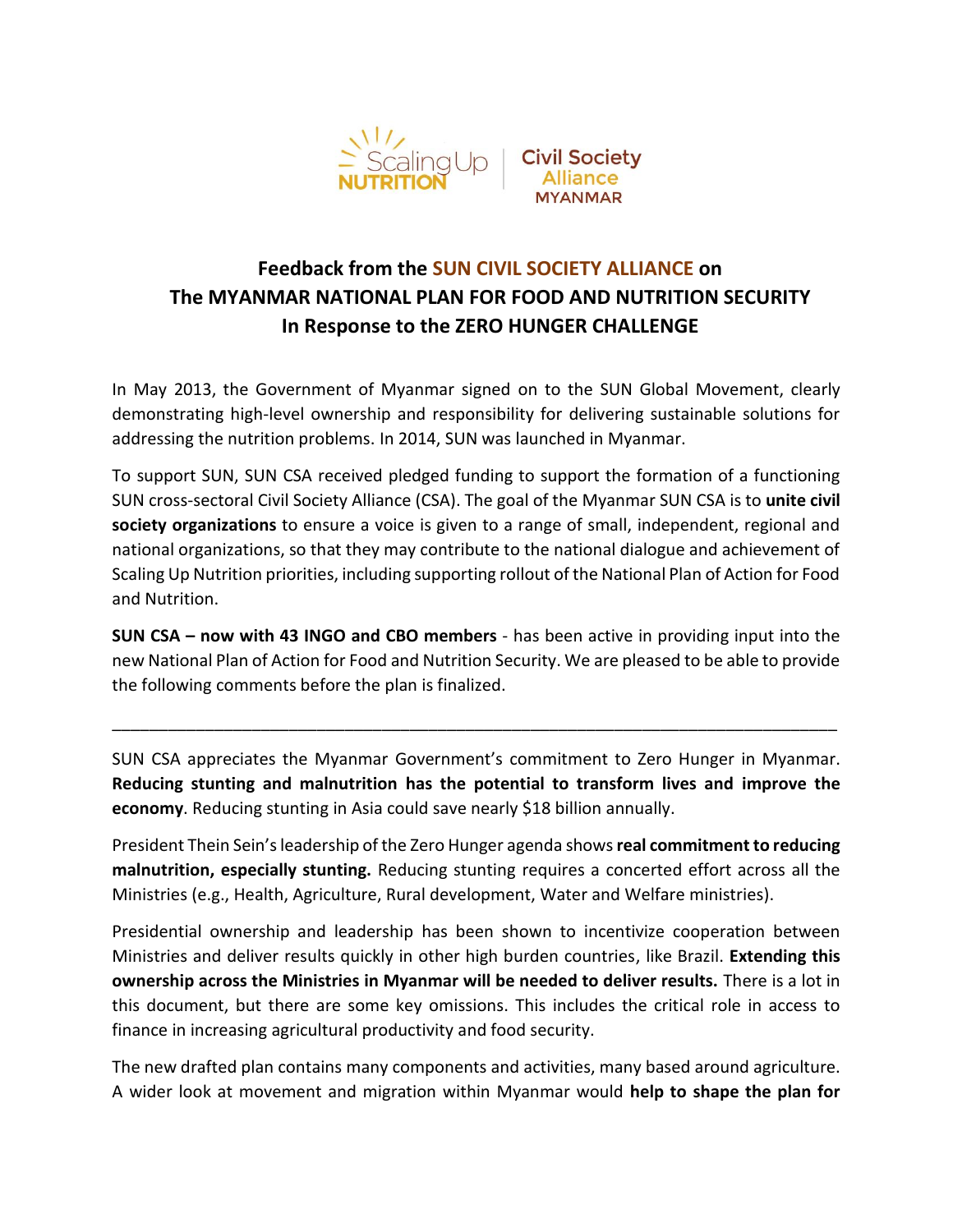**those households who hope to move out of agriculture.** Shifting from smallholder agriculture to other livelihoods has been shown to raise agricultural productivity overall because less people need to produce more.

It is clear that there is a high level role for Government to play in delivering the public goods and services that improve nutrition, especially across sectors, such as health and education. But to be sustainable, **the private sector needs to be included in rolling out interventions in agriculture and national food fortification** in this dialogue.

The plan is ambitious in scope, scale and timeline. In order to succeed, **priorities could be narrowed in a further round of dialogue** to identify what is possible and what aligns with the evidence base. The plan as presented now, has over 234 priorities:

- 120 require implementation through the MoAg
- 115 Ministry of Livestock, Fisheries and Rural Development
- 90 through MoH
- 20 through Environmental Conservation

However, the **plan does not include information to prioritise interventions** around the evidence base. In fact, some interventions run counter to the evidence, such as school feeding. Some examples of **using the evidence base to prioritize would mean recommending excluding**:

**\$1.8 billion for school feeding**, which is linked to improvements in school enrollment, but not to improved nutrition

## **\$90 million forest products** program

**Distribution of WFP blended food** rather than promoting national fortification programs, where the evidence base is sound and the intervention is more sustainable and able to reach more people. With the exception of pregnant/ breastfeeding women and young children, distribution of fortified blended food to specific target groups is unsustainable.

**Establishing strategic reserves at \$315 million**, without evidence of the need for need for this. Flooding markets drives down price and productivity in later years.

**The** *Lancet* **recommends 13 interventions** (nutrition specific and nutrition sensitive) to reduce stunting, based on the global evidence. A clearer focus on the SUN **First '1000 days'** from conception to two years of old is **the most effective and efficient way to use resources** and tackle stunting. The plan could include a more clear approach too targeting to reach stunted populations.

**We recommend using the Lancet's 13 interventions** as a prioritization tool. Its key nutritionspecific interventions are globally endorsed and scientifically sound and linked into what can deliver results fast.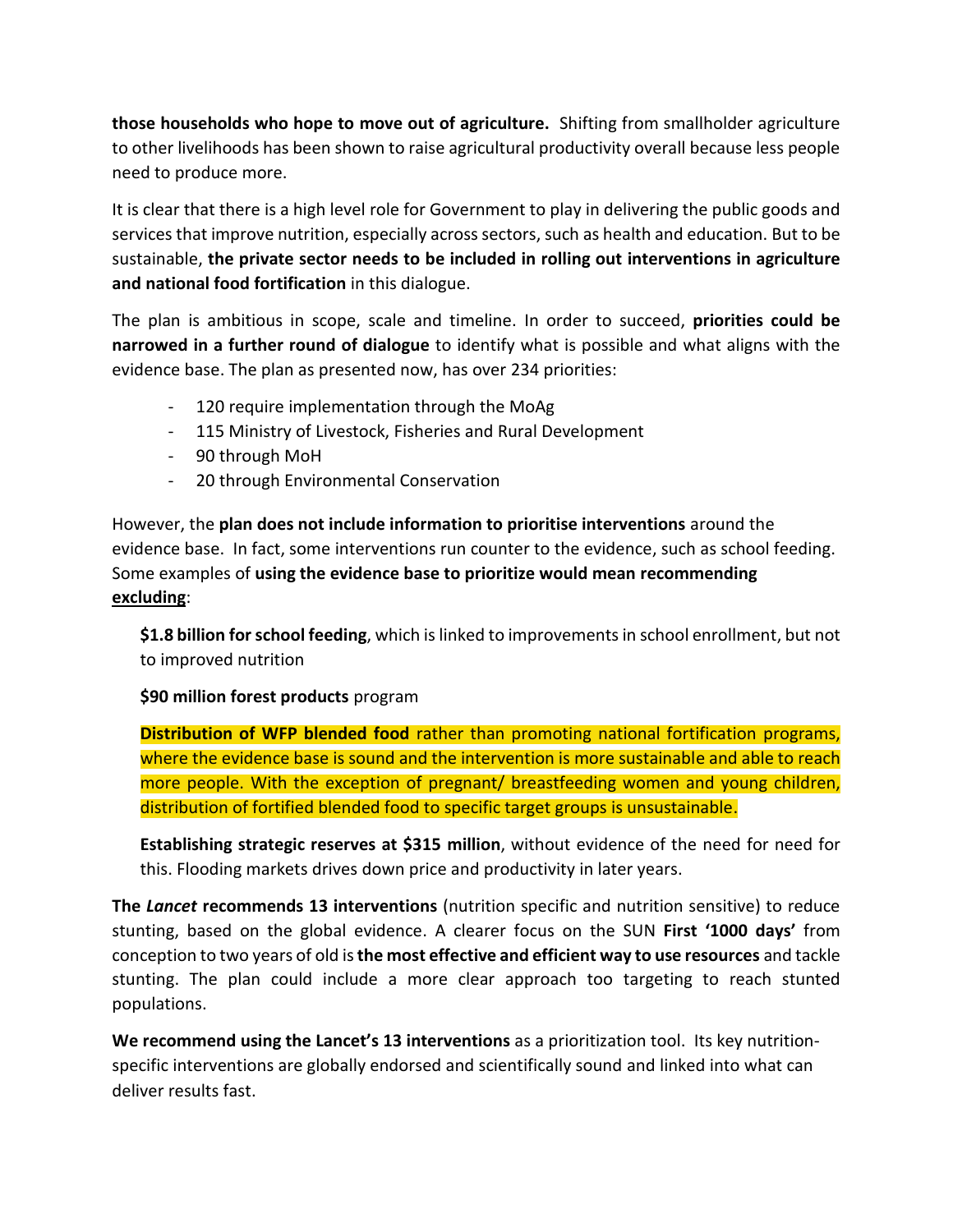In terms of implementation, the plan as it stands would put **additional work onto already heavy workloads** when Ministries are struggling to recruit adequate staff and get a presence on the ground.

There is a lot in this plan which costs and articulates existing programs. It would be useful to lay out what is additional programmatically and what are the additional budget costs associated with Zero Hunger. Building on and leveraging from existing structures, programs and plans (like NAPA) will substantially reduce costs.

The cost of over \$13 billion is extremely high and there is insufficient information on what and how interventions are costed. For example, outcome 1.2 on establishing an enabling environment accounts for over 50% of the total budget (\$7 billion). There is a **high costs to meetings and reporting without a clear articulation of any nutrition and food security benefit.**

In sum, we believe that the plan would benefit from a **clearer articulation of the evidence base** overall, with **funding proportional to the intended impact**.

\_\_\_\_\_\_\_\_\_\_\_\_\_\_\_\_\_\_\_\_\_\_\_\_\_\_\_\_\_\_\_\_\_\_\_\_\_\_\_\_\_\_\_\_\_\_\_\_\_\_\_\_\_\_\_\_\_\_\_\_\_\_\_\_\_\_\_\_\_\_\_\_\_\_\_\_\_\_\_\_\_\_\_\_\_

Our preference is to **use of the Lancet 13 interventions to guide the development of this plan.**

These comments represent the main points that would like to share. We would like to reiterate our **support for the focus on Zero Hunger** in Myanmar, and hope to **engage in a further dialogue** among the stakeholders. We are also very willing to **offer technical support** to develop the plan.

\_\_\_\_\_\_\_\_\_\_\_\_\_\_\_\_\_\_\_\_\_\_\_\_\_\_\_\_\_\_\_\_\_\_\_\_\_\_\_\_\_\_\_\_\_\_\_\_\_\_\_\_\_\_\_\_\_\_\_\_\_\_\_\_\_\_\_\_\_\_\_\_\_\_\_\_\_\_

### **SUN CSA Organizations Represented in This Statement**

#### **CBOs/CSOs**

| 1              | Rhododendron Integrated Development Association (RID) |
|----------------|-------------------------------------------------------|
| $\mathfrak{D}$ | Zewaka Foundation                                     |
| 3              | Thirimay Women's Development Cooperative Society Ltd; |
| 4              | May Doe Arr Man                                       |
| 5              | Pyin Nya Ta Zaung                                     |
| 6              | People Hope Community Development                     |
| 7              | Sympathy Hands Community Development Organization     |
| 8              | Swan Saung shin                                       |
| $\mathsf{Q}$   | Lin Yaung Chi                                         |
| 10             | Pin Lae Pyar Yae Phan Tee Shin                        |
| 11             | Myanmar Enhancement to Empower Tribal (MEET)          |
| 12             | Pann Pyoe Lett Foundation                             |
| 13             | Myanmar Baptist Convention (MBC)                      |
| 14             | Chan Myae Metta Cooperative Society (CMMCS)           |
| 15             | Khumi Youth Development (KYD)                         |